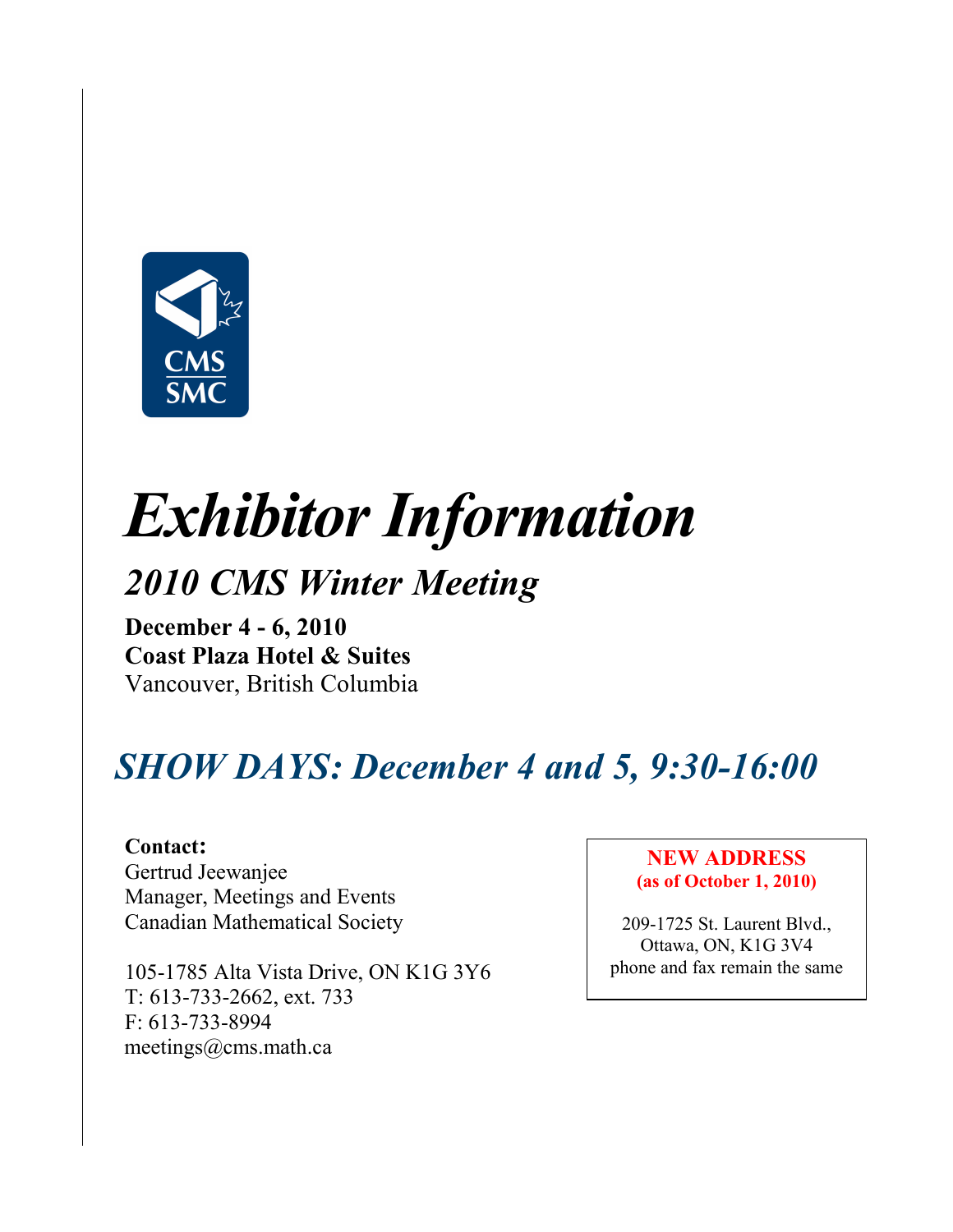# 2010 CMS Winter Meeting

#### About CMS

The Canadian Mathematical Society (CMS) is a non-profit organization. The goal of the Canadian Mathematical Society is to promote and advance the discovery, learning and application of mathematics. The CMS organizes two Mathematics conferences per year one in June and the other in December, as well as a Mathematics Education Forum and joint meetings with the Societies of other countries every 2-3 years.

#### About CMS Meetings

Meetings of the Canadian Mathematical Society are hosted by a local university and bring together some of the most internationally respected researchers and mathematicians.

The program for the 2010 CMS Winter Meeting will include 18 scientific sessions and 10 plenary, prize and public lectures. The conference provides an excellent opportunity to present mathematically oriented products and services and for networking with the mathematical community.

#### Attendees Profile

| 2004 Winter, Montreal  | 470 | Professors                      | 60%   |
|------------------------|-----|---------------------------------|-------|
| 2005 Summer, Waterloo  | 540 | Graduate/Undergraduate Students | 15%   |
| 2005 Winter, Victoria  | 400 | Postdoctoral Students           | 10%   |
| 2006 Summer, Calgary   | 300 | Teachers                        | 4%    |
| 2006 Winter, Toronto   | 430 | <b>Public Sector</b>            | 2%    |
| 2007 June, Winnipeg    | 450 | Other                           | 9%    |
| 2007 December, London  | 450 |                                 |       |
| 2008 June, Montreal    | 800 | Canada                          | 65%   |
| 2008 December, Ottawa  | 480 | USA.                            | 24%   |
| 2009 June, St. John's  | 400 | International                   | 10%   |
| 2009 December, Windsor | 400 | not identified                  | $1\%$ |

Exhibit information and all related forms will also be available shortly at www.cms.math.ca.

## Vancouver, British Columbia – December 4 & 5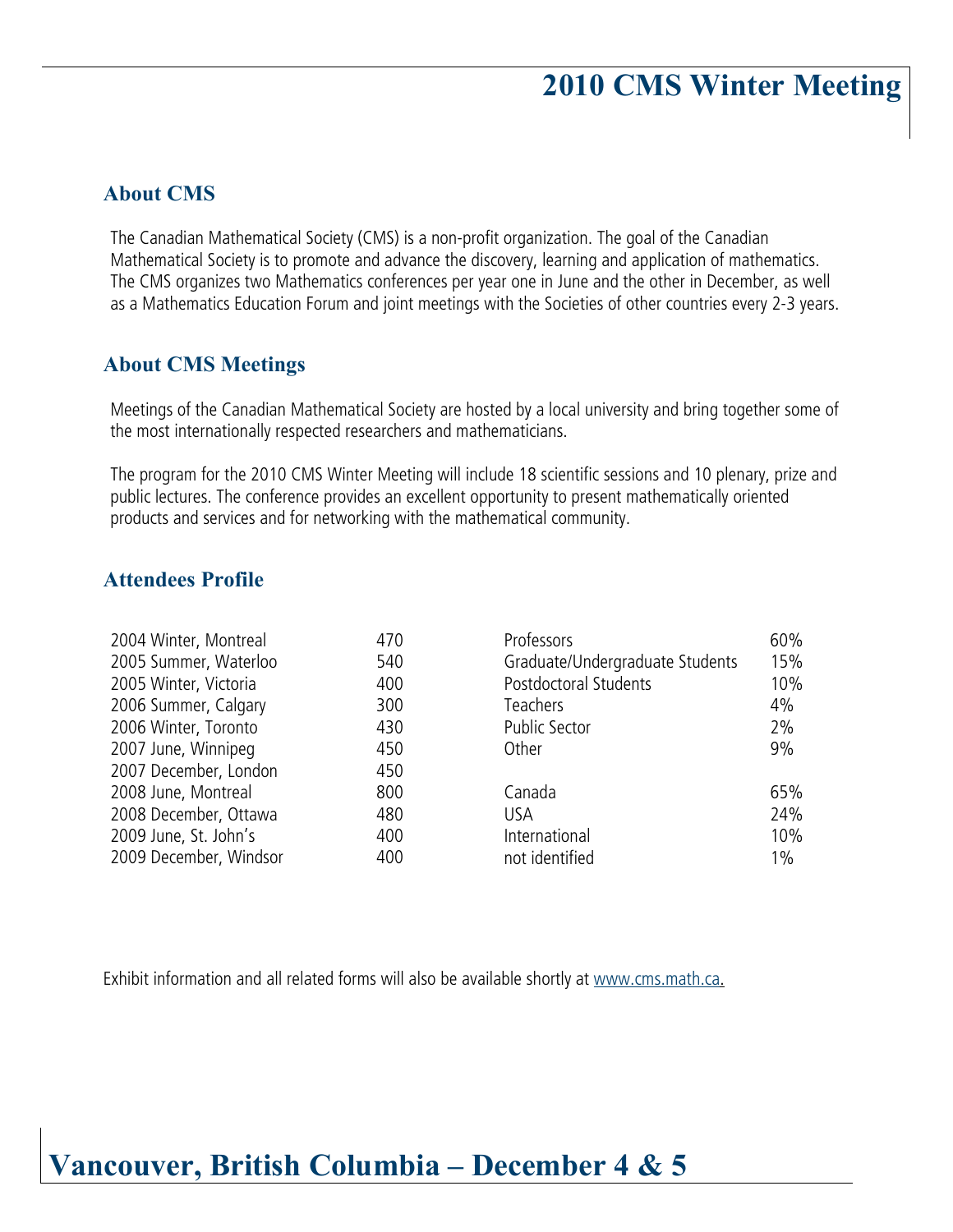# 2010 CMS Winter Meeting

### Booth Specifications

- 10' x 10' exhibit space, 8' high back wall, 3' high sidewalls
- Three 6' draped tables
- Two upholstered chairs
- One identification sign
- Company listing in the printed program an on the conference web site

#### **Cost**

\$375.00 CMS Members \$475.00 Non-Members This includes two badges and admission for two to the Welcome Reception (additional badges are \$30.00 each).

#### Exhibit Dates

**Show Hours Saturday, December 4 and Sunday, December 5**  $9:30 - 16:00$ 

> **Move-In Friday, December 3**  15:00-18:00

**Move-Out Sunday, December 5** 16:00 – 18:00

#### Registration

Please include the names of your company representatives on the Contract for Exhibit Space. There is a charge of \$30 CDN per each additional badge requested over the two per booth. Representatives planning to attend sessions do not qualify as exhibitors and are required to pay the appropriate registration fee.

#### Accommodations

Exhibitors must make their own arrangements for accommodation. Accommodation information can be found on the CMS website at www.cms.math.ca. International exhibitors should be aware that all payments for housing must be made in Canadian currency, and balances paid through credit cards will be reflected as such.

If your exhibit staff has not yet been selected, it may still be possible to reserve a number of rooms in advance with a credit card guarantee, using tentative names and arrival and departure dates. The correct names of individuals as well as arrival and departure dates may be submitted later. Please note that reservations must be made under individual names; hotels will not accept reservations under a company name.

#### Social Events

All events will be taking place at the Coast Plaza Hotel & Suites in Vancouver, British Columbia. The Welcome Reception is held on Friday, December 3 at 18:00 in the Ballroom Foyer, next to the exhibit booths; admission to this event is complimentary for exhibitors.

A Banquet is scheduled for Sunday, December 5, commencing at 19:00. Tickets to this event are available at \$60 each.

Coffee and juice will be available in the exhibit area during the scheduled breaks.

# Vancouver, British Columbia – December 4 & 5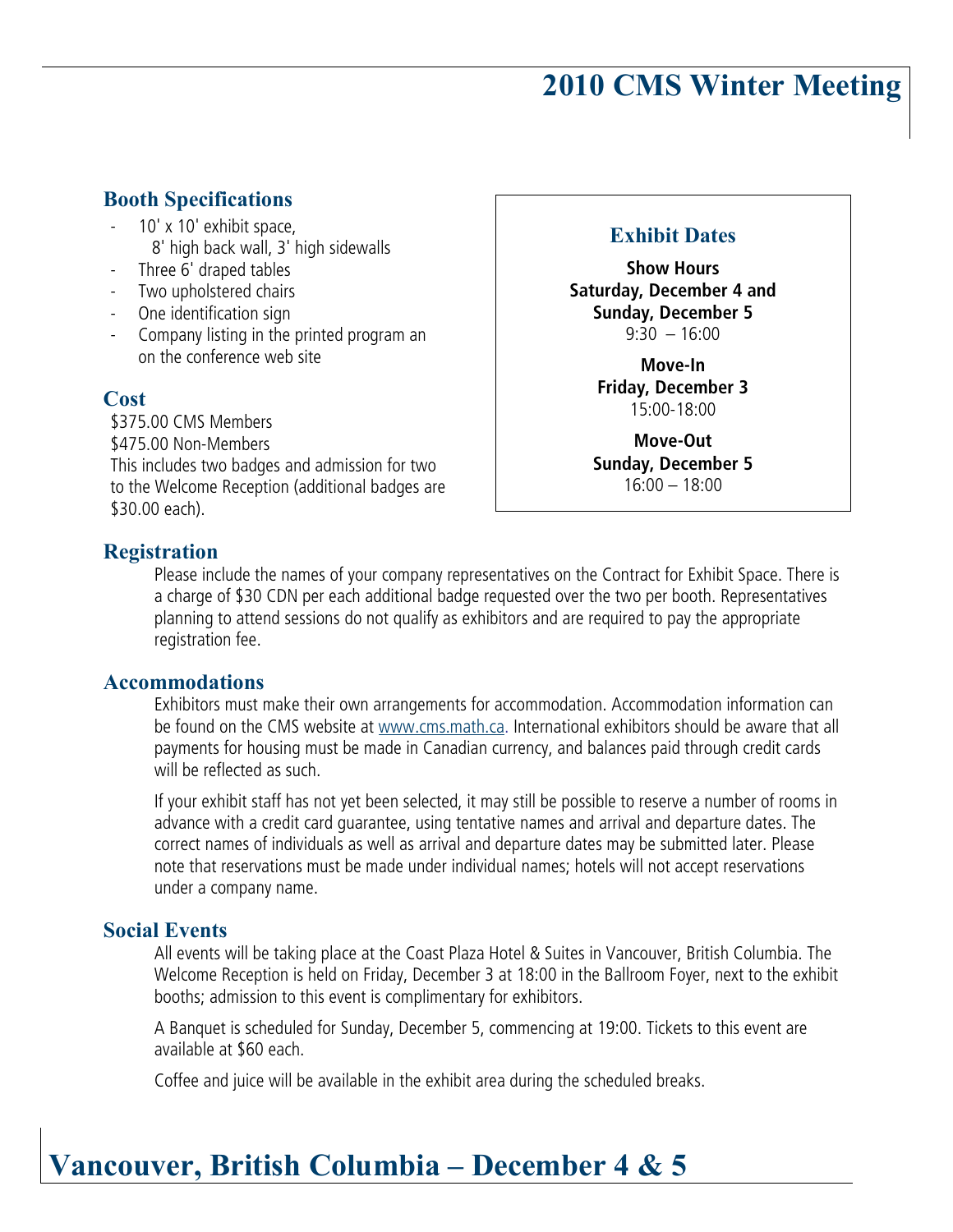# 2010 CMS Winter Meeting

#### Shipping

Advance Shipments can be sent directly to the hotel. All boxes should clearly indicate the Exhibitor's name and total number of boxes in the shipment.

Packages, crates, and boxes should arrive no earlier than Monday, November 29.

The decorator will be determine shortyly and an Exhibitor Service Kit will be distributed via email as soon as it becomes available.

Exhibitors may, of course, handle their own material if they so choose. These arrangements must be made in advance of move-in. Exhibitors who do NOT use the services of the official decorator must be prepared to supply their own labour, dollies, etc. for set-up and dismantling.

Please DO NOT send materials to the CMS Executive Office or the university. We will not take responsibility for shipping them to the exhibit site.

#### International Shipping

**Livingston Event Logistics** has been appointed as official customs broker for this event. For all customs and shipping needs, we recommend that you deal directly with Livingston. They will advise on how best to ship goods and will assist exhibitors in the completion of customs documents. Their Canada Bound Customs and Shipping Guide, containing all necessary customs forms and examples for their completion, is available from Livingston or you may also download their forms from their website: www.mend.com or go directly to www.mend.com/html/download.html.

For customs related inquiries please contact Remy Perrot (Tel 1-800-663-0301 or 604 687-5535 ext. 7705, Fax 604 687-1463, rperrot@livingstonintl.com). Please notify Livingston in advance if you are bringing commercial goods with you on the plane or driving your own vehicle into Canada. This will permit Livingston to supply you with the appropriate customs forms and advise their border offices of your crossing.

Arrangements should be made at least 20 days prior to the deadline date. The cost for this service is not included in the decorator Material Handling fees.

#### Return Shipment - Domestic and International

Each box of the return shipment has to be marked with the return shipping address and the number of boxes or crates being shipped and the correctly filled out Bill of Landing has to be taped to one of the boxes.

The hotel will store the freight until the carrier of your choice can pick it up no later than one week after the show ends. It is up to the exhibitor to make pick up arrangements with the carrier.

### Vancouver, British Columbia – December 4 & 5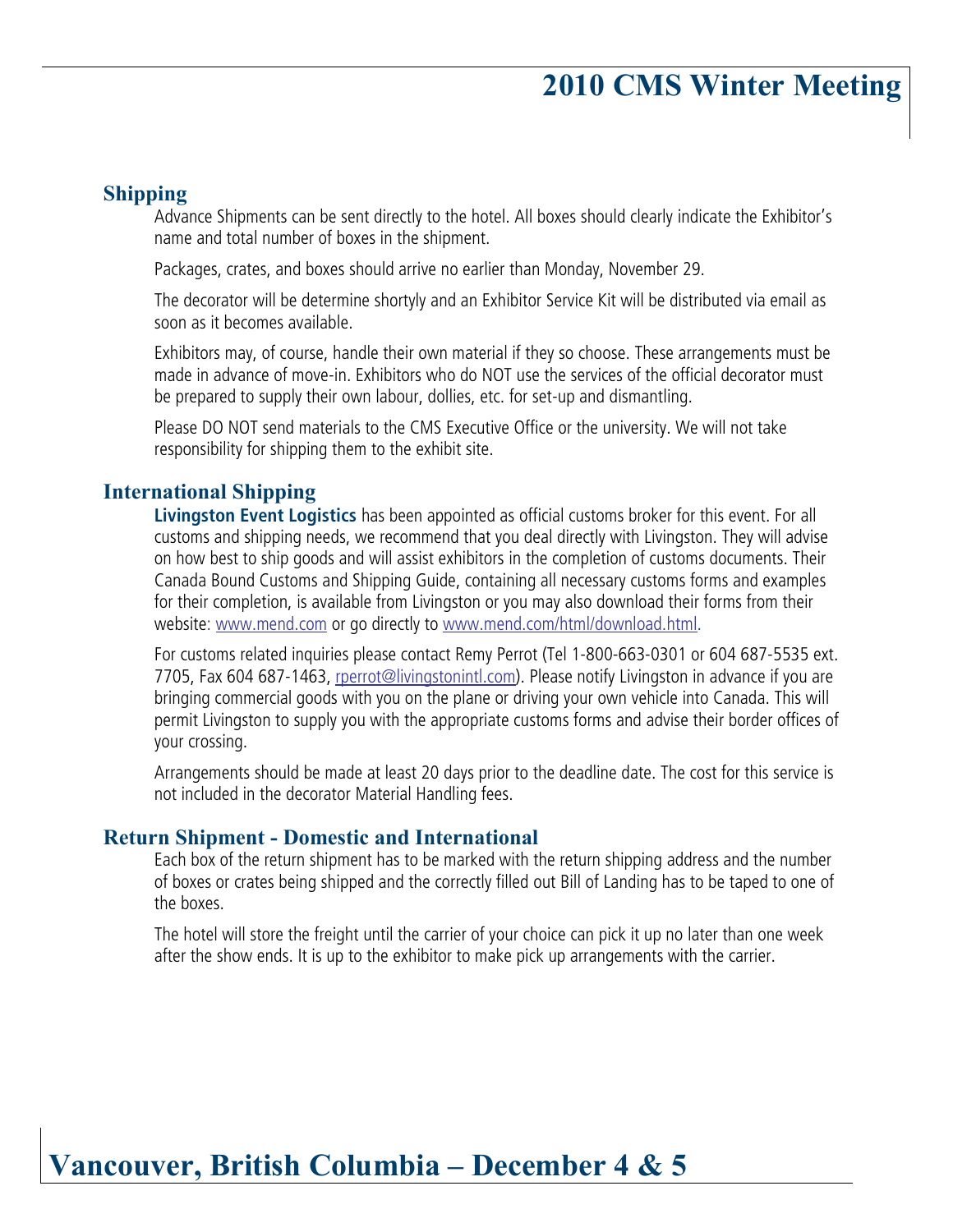# Rules of Exhibiting

**Please review these rules for exhibiting before signing the Contract for Exhibit Space.** 

**Terms of Agreement -** The contract for Exhibit Space properly executed by the exhibitor and accepted in writing by the Canadian Mathematical Society shall be considered a binding agreement between the two parties and subject to the rules stated herein. Space will be assigned in order of receipt of contracts accompanied by payment.

Exhibitor Services - An exhibitors' services kit will be sent directly by the official decorator. This kit will contain forms and rates for the various services offered by the official contractors. Please contact the decorator directly with any questions regarding the service kits. Exhibitor services will be available by the official contractor throughout move-in and move-out periods.

Use of Display Space - All demonstration and distribution of literature and promotional materials must be confined to the limits of the exhibitor's booth or assigned table display space. Exhibitors who need to store boxes behind their display must keep them out of the attendee's line of sight for a professional appearance. Exhibits may not obstruct the view of adjacent booths.

**Security** – Exhibitors are required to keep an attendant in their booths during the exhibit hours. After exhibit hours, only those exhibitors properly identified and with permission from the Exhibits Coordinator may enter the exhibit area. Otherwise, exhibitors may not have access to the exhibit area until one hour prior to the daily opening of the exhibit.

Electrical /Lighting - Adequate overhead illumination is provided. Exhibitors requiring any special electrical supply should contact the Decorator to make special arrangements. Lighting by use of lanterns and candles is prohibited.

Building Protection - Nothing shall be rested against, pasted on, tacked, nailed, or otherwise attached to columns, walls, or floors. Exhibitors who violate this restriction will be required to pay for damage.

Fire & Safety - All material used for draping and/or skirting is fire retardant in accordance with fire regulations. Combustible decorations cannot be used in any manner. Exhibitors agree to notify the organisers immediately of any loose carpeting, unstable shelving or any other unsecured material within their booth area. Exhibitors also agree to maintain all exhibit material within their booth dimensions, including chairs, counters, balloons, etc.

Inability to Perform - In the event of fire, strikes, or other uncontrollable circumstances rendering the exhibit area unfit or unavailable for use, this contract will not be binding.

Cancellation - A penalty charge of \$100 per booth will be applied for booths cancelled before November 15, 2010. Refunds will not be issued for booths cancelled after November 15, 2010.

Liability - It is agreed that exhibitors shall assume all responsibility for any loss, damage, or injury that they shall have or cause, and that they shall indemnify and hold harmless the Canadian Mathematical Society, Livingston, and the official decorator from all liability which may ensue, from any cause.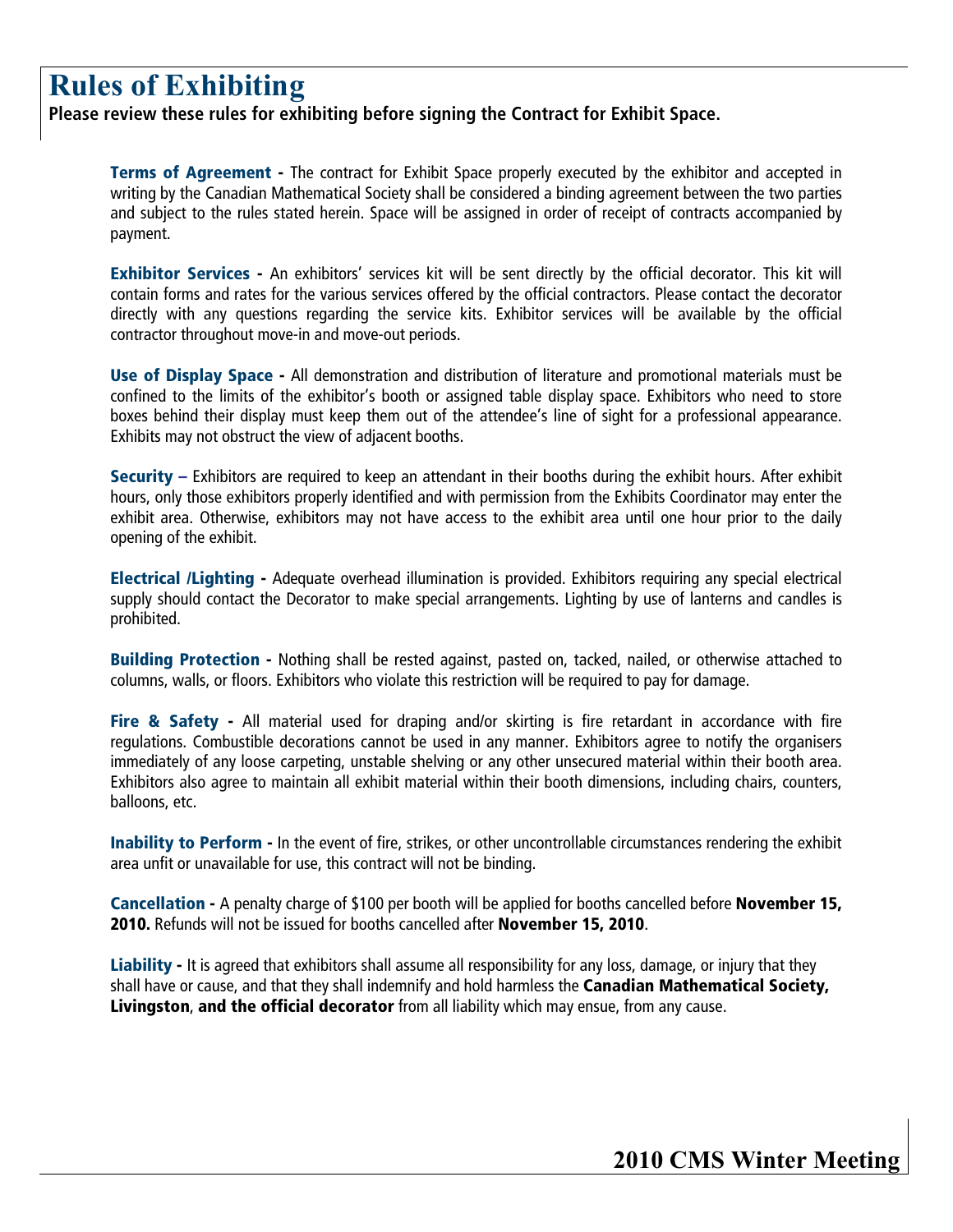## Exhibit Space Contract 2010 CMS Winter Meeting

Exhibit space is assigned on a first-come, first served basis and **payment is required in full** prior to consideration. Cancellation Policy: A penalty charge of \$100.00 per booth will be applied for booths cancelled before November 15, 2010. Refunds cannot be issued for space cancelled after **November 15, 2010**. The undersigned agrees to abide by all requirements mentioned in the RULES FOR EXHIBITING.

### Company Information

| Company Name:                                        |                                                                                                                        |             |                                                                                                                        |
|------------------------------------------------------|------------------------------------------------------------------------------------------------------------------------|-------------|------------------------------------------------------------------------------------------------------------------------|
| <b>Billing Address:</b>                              |                                                                                                                        |             |                                                                                                                        |
| City                                                 |                                                                                                                        | Postal Code |                                                                                                                        |
| Phone:                                               | <u> 1980 - Johann Barn, mars ann an t-Aonaich an t-Aonaich an t-Aonaich an t-Aonaich an t-Aonaich ann an t-Aonaich</u> | Fax:        |                                                                                                                        |
| E-mail address:                                      |                                                                                                                        |             |                                                                                                                        |
| Company Representatives:<br>1.                       |                                                                                                                        |             | <u> 1989 - Johann Stoff, deutscher Stoffen und der Stoffen und der Stoffen und der Stoffen und der Stoffen und der</u> |
| 2.                                                   |                                                                                                                        |             | <u> 1980 - Johann Stoff, deutscher Stoffen und der Stoffen und der Stoffen und der Stoffen und der Stoffen und der</u> |
| 3.                                                   |                                                                                                                        |             | <u> 1989 - Johann Harry Harry Harry Harry Harry Harry Harry Harry Harry Harry Harry Harry Harry Harry Harry Harry</u>  |
| Signature of Authorized Person:                      |                                                                                                                        |             | Date:                                                                                                                  |
| <b>Payment Information</b>                           |                                                                                                                        |             |                                                                                                                        |
|                                                      | Booth @ \$375.00 (CMS Member)                                                                                          |             |                                                                                                                        |
|                                                      | Booth @ \$475.00 (Non-Member)                                                                                          |             |                                                                                                                        |
|                                                      | Additional Representatives @ \$30.00                                                                                   |             |                                                                                                                        |
|                                                      | Subtotal                                                                                                               |             |                                                                                                                        |
|                                                      | 13% HST                                                                                                                |             |                                                                                                                        |
|                                                      | Banquet tickets @ \$60 each                                                                                            |             |                                                                                                                        |
|                                                      | <b>TOTAL</b>                                                                                                           |             |                                                                                                                        |
| Cheque                                               | Card Number:                                                                                                           |             |                                                                                                                        |
| <b>VISA</b>                                          | Expiry Date:                                                                                                           |             |                                                                                                                        |
| <b>MasterCard</b>                                    | Cardholder Name:                                                                                                       |             |                                                                                                                        |
| (GST # 11883 3979 RT0001)                            | Cardholder<br>Signature:                                                                                               |             |                                                                                                                        |
|                                                      |                                                                                                                        |             |                                                                                                                        |
| <b>Please send completed form</b><br>and payment to: | Canadian Mathematical Society<br>Attn. Gertrud Jeewanjee<br>105-1785 Alta Vista Drive<br>Ottawa, ON K1G 3Y6 Canada     |             | after October 1:<br>209-1725 St. Laurent Blvd<br>Ottawa, ON K1G 3V4                                                    |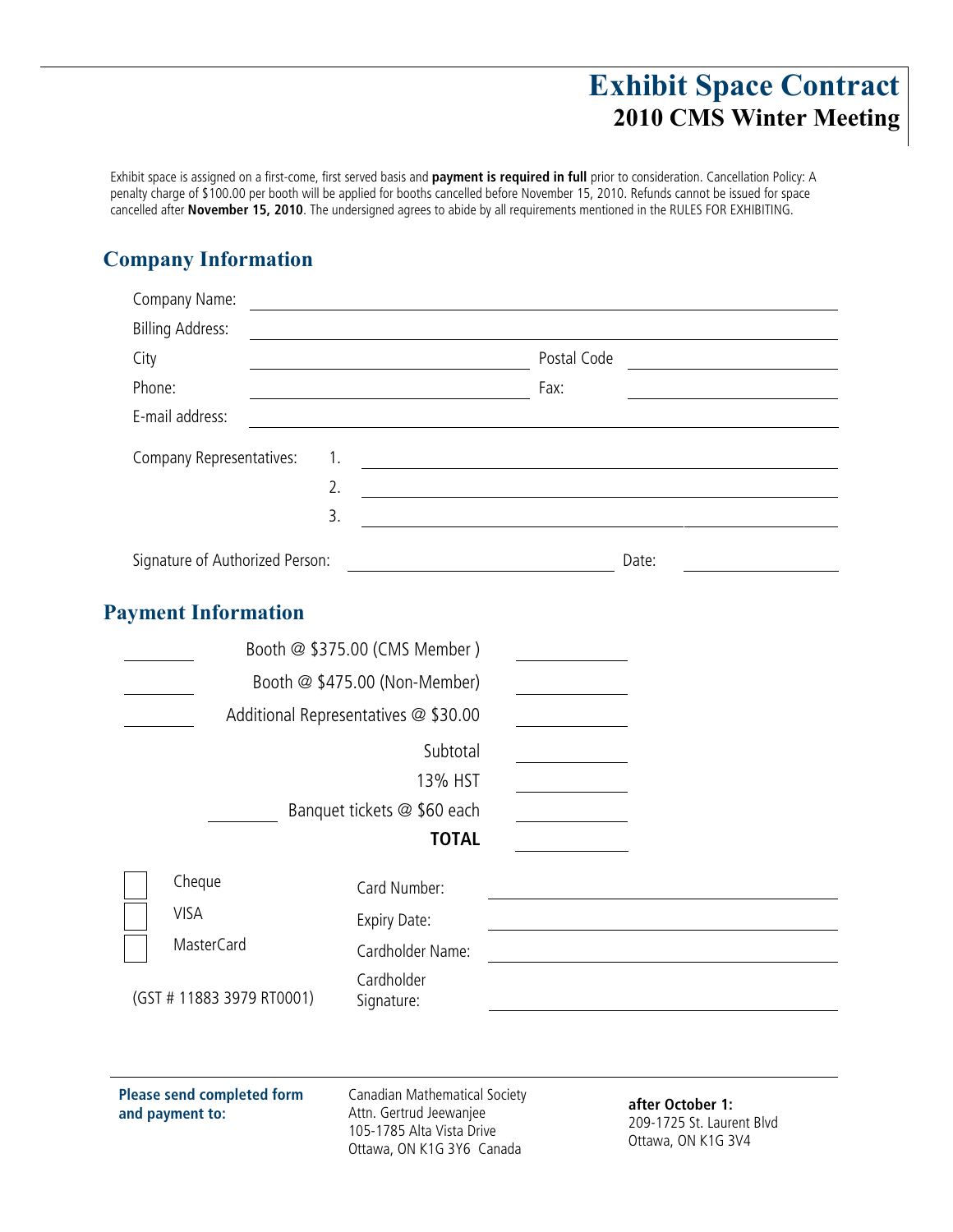### Joint Books Contract 2010 CMS Winter Meeting

The undersigned wishes to exhibit the following books, journals, and/or other promotional material at the Joint Exhibit. CMS are not liable for any loss of, or damage to, any of these materials. Materials displayed at the Joint Exhibit will be donated to the sponsoring University at the end of the meeting. Materials may not be removed or retrieved during the meeting. This booth cannot be attended and/or staffed by any representative of participating publishers. CMS are not responsible for any shipment of Joint Books Exhibit material not received at the meeting. All fees are non refundable. By signing, the undersigning confirms that he/she is authorized to sign and enter into this contract and agrees to abide by all requirements, restrictions and obligations listed.

### Company Information

| Company Name:                                        |                                                                                                                      |               |             |                                                                     |
|------------------------------------------------------|----------------------------------------------------------------------------------------------------------------------|---------------|-------------|---------------------------------------------------------------------|
| <b>Billing Address:</b>                              |                                                                                                                      |               |             |                                                                     |
| City                                                 |                                                                                                                      |               | Postal Code |                                                                     |
| Phone:                                               | <u> 1980 - Johann Barn, mars ar breithinn ar breithinn ar breithinn ar breithinn ar breithinn ar breithinn ar br</u> |               | Fax:        |                                                                     |
| E-mail address:                                      |                                                                                                                      |               |             |                                                                     |
| Signature of Authorized Person:                      |                                                                                                                      |               |             | Date:                                                               |
| <b>Payment Information</b>                           |                                                                                                                      |               |             |                                                                     |
| Books @ \$30.00                                      |                                                                                                                      | Title         |             |                                                                     |
| Journals @ \$30.00                                   |                                                                                                                      |               |             |                                                                     |
| Posters @ \$40.00                                    |                                                                                                                      |               |             |                                                                     |
| Catalogs @ \$30.00 (100 copies or less)              |                                                                                                                      |               |             | <u> 1980 - Johann Barbara, martxa alemaniar a</u>                   |
| Flyers @ \$35.00 (200 copies or less)                |                                                                                                                      |               |             |                                                                     |
|                                                      |                                                                                                                      |               |             | <b>Subtotal</b>                                                     |
|                                                      |                                                                                                                      |               |             | <b>13% HST</b>                                                      |
|                                                      |                                                                                                                      |               |             | <b>Total</b>                                                        |
| Cheque                                               | Card Number:                                                                                                         |               |             |                                                                     |
| <b>VISA</b>                                          | Expiry Date:                                                                                                         |               |             |                                                                     |
| <b>MasterCard</b>                                    | Cardholder Name:                                                                                                     |               |             |                                                                     |
| (GST # 11883 3979 RT0001)                            | Cardholder<br>Signature:                                                                                             |               |             |                                                                     |
|                                                      |                                                                                                                      |               |             |                                                                     |
| <b>Please send completed form</b><br>and payment to: | Canadian Mathematical Society<br>Attn. Gertrud Jeewanjee<br>105-1785 Alta Vista Drive                                | OMUMC 2UC C 1 |             | after October 1:<br>209-1725 St. Laurent Blvd<br>Ottawa, ON K1G 3V4 |

Ottawa, ON K1G 3Y6 Canada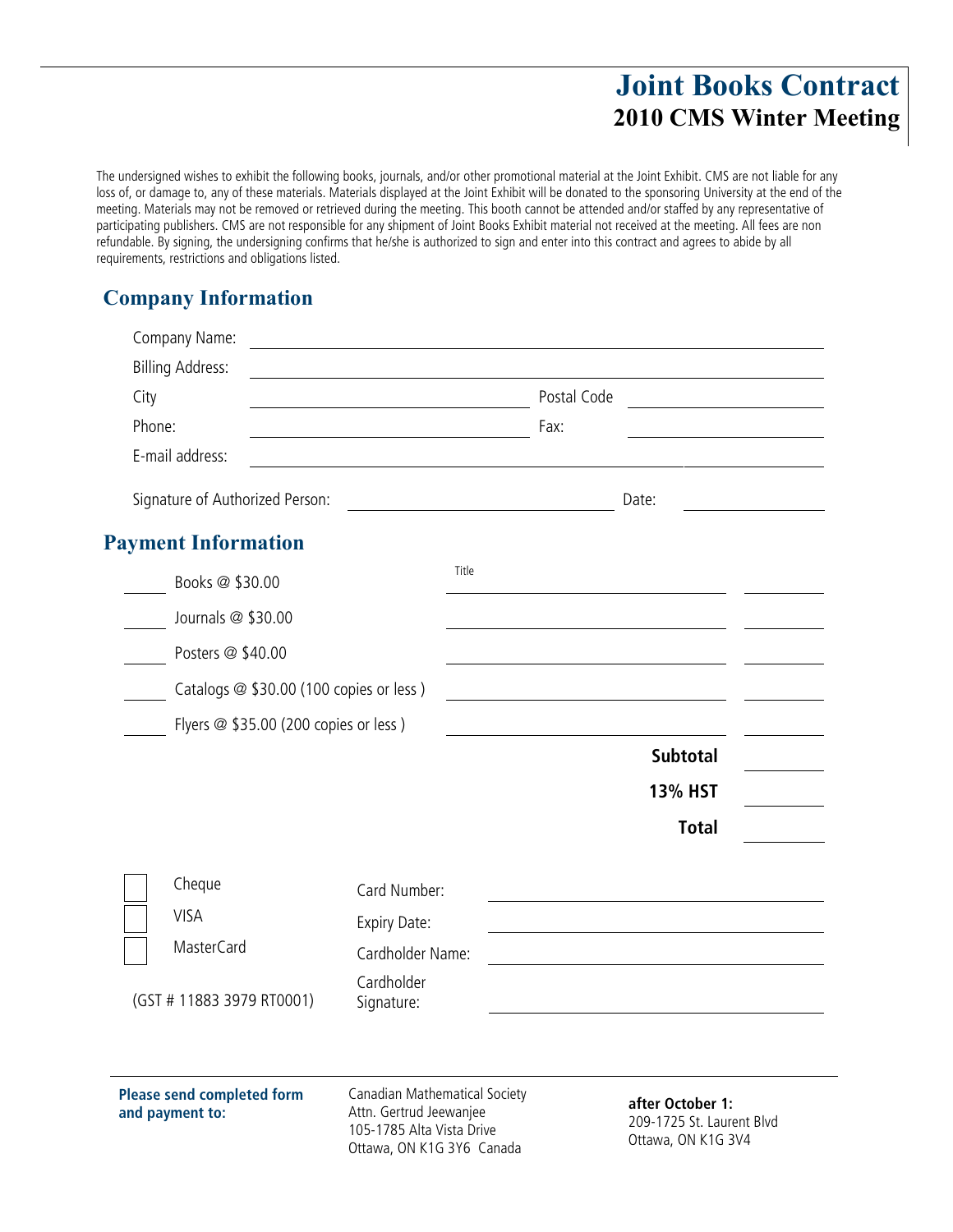### Program Advertising 2010 CMS Winter Meeting

The Conference Program contains a detailed schedule of all meeting activities, talks and related abstracts, and will be distributed on-site to all participants. The overall size of the programme is 8 1/2" x 11".

### Deadlines:

| <b>October 15, 2010</b> | Reservation - the completed form and payment have to be received.   |
|-------------------------|---------------------------------------------------------------------|
| <b>November 1, 2010</b> | Artwork - an electronic PDF has to be sent to meetings@cms.math.ca. |

### Company Information

| City<br>Phone: | <b>Company Name:</b><br><b>Billing Address:</b><br>E-mail address: |                     |                          |          | Postal Code<br>Fax: | <u> 1989 - Jan Stein Stein Stein Stein Stein Stein Stein Stein Stein Stein Stein Stein Stein Stein Stein Stein S</u><br><u> 1990 - Jan James James Barnett, p</u> |
|----------------|--------------------------------------------------------------------|---------------------|--------------------------|----------|---------------------|-------------------------------------------------------------------------------------------------------------------------------------------------------------------|
|                | <b>Ad Specifications</b>                                           |                     |                          |          |                     |                                                                                                                                                                   |
|                | Full page                                                          | 7"x 9"              |                          | \$150.00 |                     |                                                                                                                                                                   |
|                | 1/2 page                                                           | $7" \times 4' 3/8"$ |                          | \$90.00  |                     |                                                                                                                                                                   |
|                |                                                                    |                     |                          |          | <b>Subtotal</b>     |                                                                                                                                                                   |
|                |                                                                    |                     |                          |          | <b>13% HST</b>      |                                                                                                                                                                   |
|                |                                                                    |                     |                          |          | Total \$            |                                                                                                                                                                   |
|                | <b>Payment Information</b>                                         |                     |                          |          |                     |                                                                                                                                                                   |
|                | Cheque                                                             |                     | <b>Card Number:</b>      |          |                     |                                                                                                                                                                   |
|                | <b>VISA</b>                                                        |                     | <b>Expiry Date:</b>      |          |                     |                                                                                                                                                                   |
|                | <b>MasterCard</b>                                                  |                     | <b>Cardholder Name:</b>  |          |                     |                                                                                                                                                                   |
|                | (GST #11883 3979 RT0001)                                           |                     | Cardholder<br>Signature: |          |                     |                                                                                                                                                                   |

**Please send completed form and payment to:** 

Canadian Mathematical Society Attn. Gertrud Jeewanjee 105-1785 Alta Vista Drive Ottawa, ON K1G 3Y6 Canada

**after October 1:**  209-1725 St. Laurent Blvd Ottawa, ON K1G 3V4